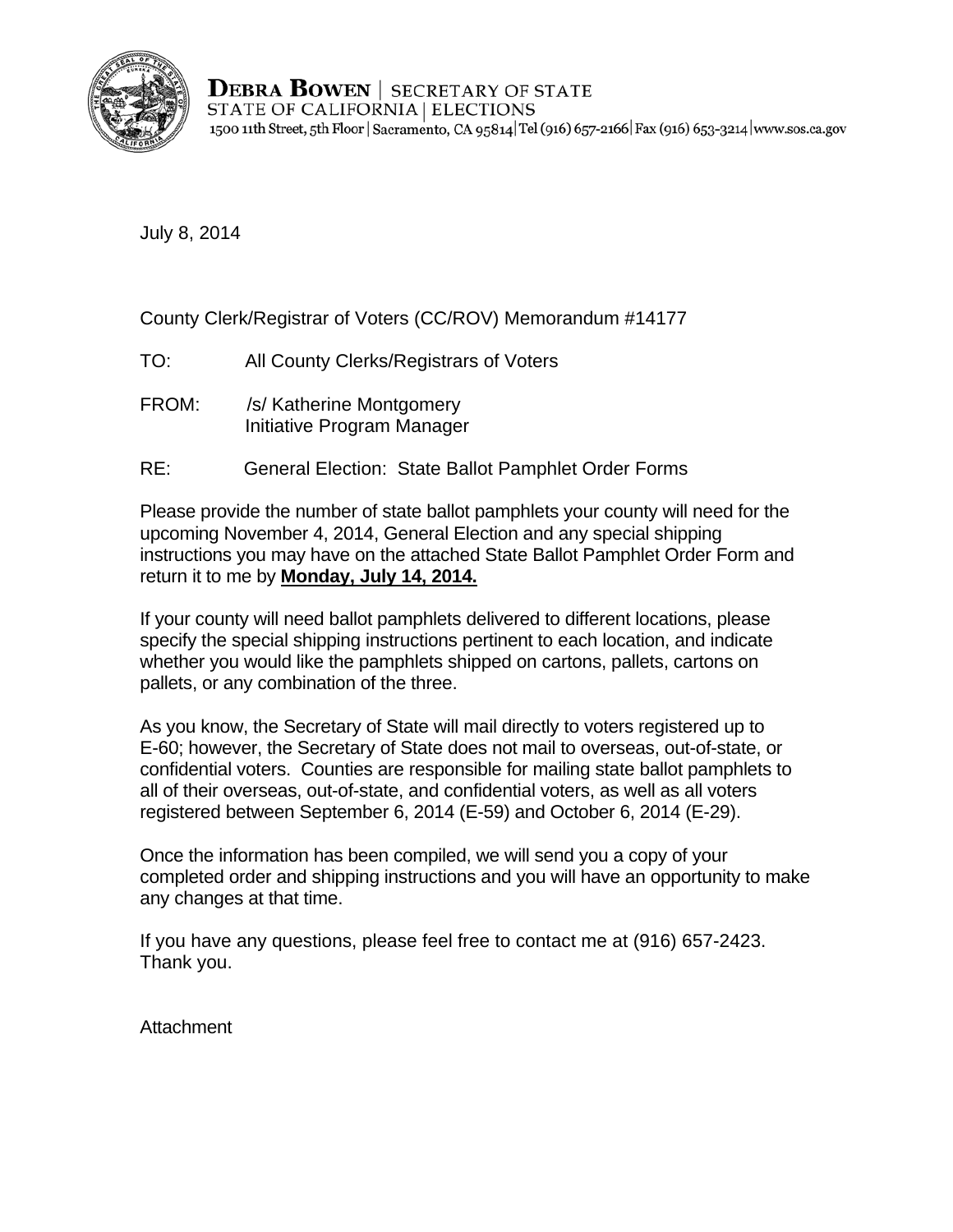## **STATE BALLOT PAMPHLET ORDER FORM**

## **November 4, 2014, General Election**

| 1. | to this figure.)                                                                                                                                                                                  | How many registered voters do you expect to have on your<br>rolls as of the 60-day close of registration, Friday,<br>September 5, 2014? (We will apply our household formula                                                                                                                                                                                                                             |                                                                                                                                |  |
|----|---------------------------------------------------------------------------------------------------------------------------------------------------------------------------------------------------|----------------------------------------------------------------------------------------------------------------------------------------------------------------------------------------------------------------------------------------------------------------------------------------------------------------------------------------------------------------------------------------------------------|--------------------------------------------------------------------------------------------------------------------------------|--|
| 2. |                                                                                                                                                                                                   | How many English ballot pamphlets do you expect to need<br>for the supplemental mailing for voters registered between<br>the 59th and 29th days before the election?                                                                                                                                                                                                                                     |                                                                                                                                |  |
| 3. | How many English ballot pamphlets do you expect to<br>need for distribution to overseas voters, out-of-state voters,<br>precincts, office use, vote-by-mail voters, confidential<br>voters, etc.? |                                                                                                                                                                                                                                                                                                                                                                                                          |                                                                                                                                |  |
| 4. | right column:                                                                                                                                                                                     | If your county is required to comply with the bilingual<br>provisions of the Voting Rights Act, please indicate in the                                                                                                                                                                                                                                                                                   |                                                                                                                                |  |
|    | a.                                                                                                                                                                                                | The number of minority language-<br>speaking voters you expect to have at<br>the 60-day close of registration.                                                                                                                                                                                                                                                                                           | <b>Spanish</b><br><b>Chinese</b><br>Japanese<br><b>Vietnamese</b><br><b>Tagalog</b><br>Korean<br><b>Khmer</b><br>Hindi<br>Thai |  |
|    | b.                                                                                                                                                                                                | The number of minority language-<br>speaking voters you expect to add<br>between the 59th and 29th days before<br>the election.                                                                                                                                                                                                                                                                          | <b>Spanish</b><br><b>Chinese</b><br>Japanese<br><b>Vietnamese</b><br><b>Tagalog</b><br>Korean<br><b>Khmer</b><br>Hindi<br>Thai |  |
| 5. |                                                                                                                                                                                                   | If your county would like minority language ballot<br>pamphlets to fill occasional requests, or is required to<br>comply with the bilingual provisions of the Voting Rights<br>Act, and will need minority language ballot pamphlets for<br>distribution to precincts, office use, vote-by-mail<br>voters, etc., indicate the quantity and type of minority<br>language translations you expect to need. | <b>Spanish</b><br><b>Chinese</b><br>Japanese<br><b>Vietnamese</b><br><b>Tagalog</b><br>Korean<br><b>Khmer</b><br>Hindi<br>Thai |  |